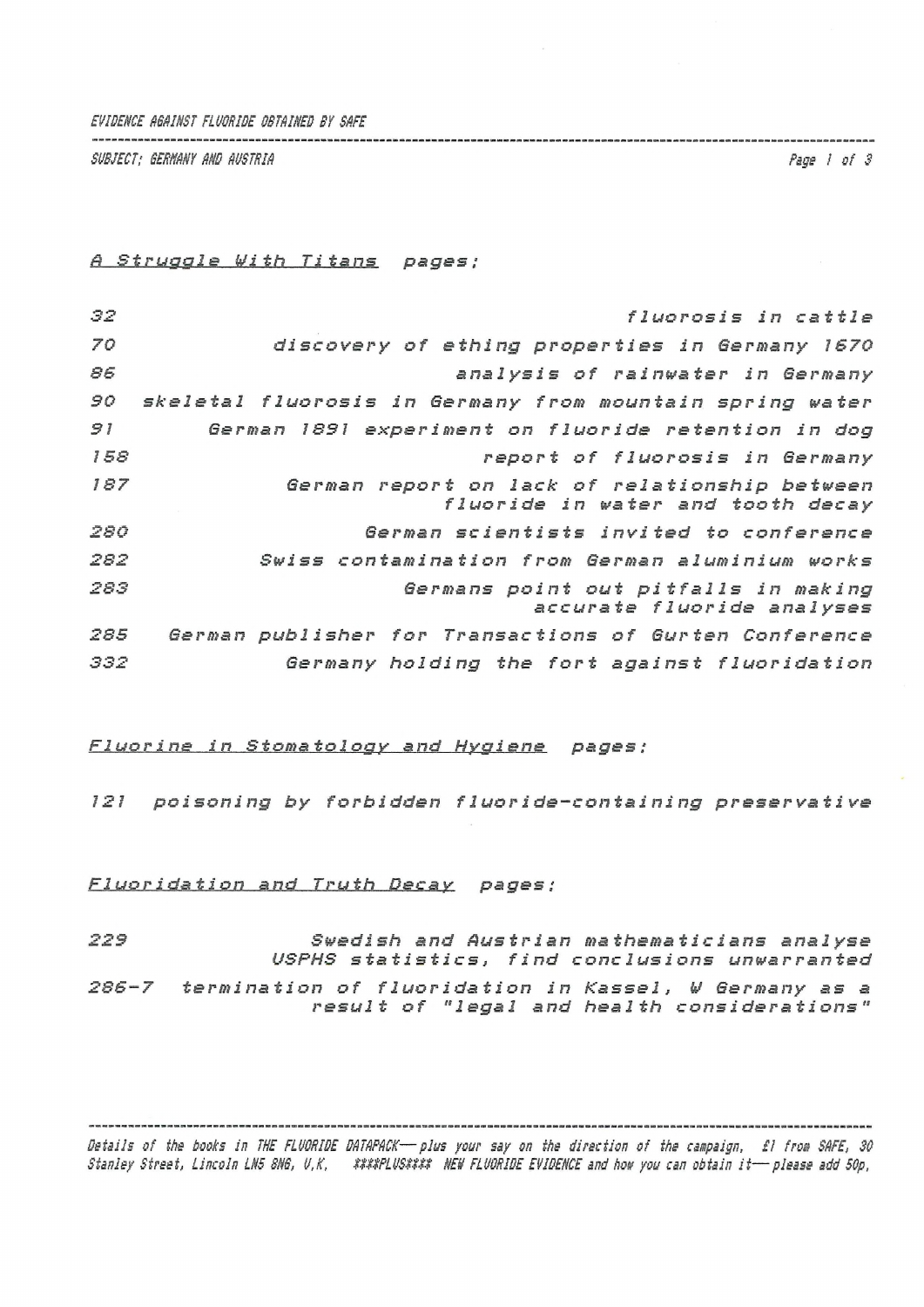*EVIDENCE FLUORIDE OBTAINED Bï SAFE*

*SUBJECT: SERNANY AND AUSTRIA Page 2 of 3*

*Ths Fl uo r <sup>1</sup> Question pages ;*

| 18  | fluoride tablets withdrawn and Graz, Austria                                 |
|-----|------------------------------------------------------------------------------|
| 59  | report on fluoridation in Kassel, Germany                                    |
| 120 | 14 ppm in rainwater near German<br>coal-burning industries                   |
| 131 | solid opposition to fluoridation by<br>German water engineers                |
| 156 | attempt to suppress effect of health diet on tooth<br>decay in German survey |

*Environmental Fluoride 1377 pages ;*

| 24 | fluoride content of beech leaves in urban and |  |                                 |  |                   |  |
|----|-----------------------------------------------|--|---------------------------------|--|-------------------|--|
|    |                                               |  |                                 |  | non-urban Austria |  |
| 27 |                                               |  | fluoride content of Rhine water |  |                   |  |

*Fluorj.d.e in Austral .1 a , ...A . s\*\_\_t.P An\_sw\_e^r pages ;*

| 8   | fluoridation abandoned in                                                                                                         |
|-----|-----------------------------------------------------------------------------------------------------------------------------------|
| 54  | cattle fluorosis in Frieburg                                                                                                      |
| 124 | only nine of 465 sources quoted by 1979 Victorian<br>government Committee of Inquiry came from<br>Germany, France, Japan and USSR |

*Fluoride: The Freedom Fight pages ;*

*171-173 story of fluoridation in Germany*

NATIONAL FLUORIDATION NEWS is available quarterly from PO Box 1611, San Anselmo, CA 94960, USA, 2 years \$8,50, Payment<br>in US funde – alsoe a serverlus conv seccritic NEW Cluberne EUIDENCE and how you can obtain it. Alsoes